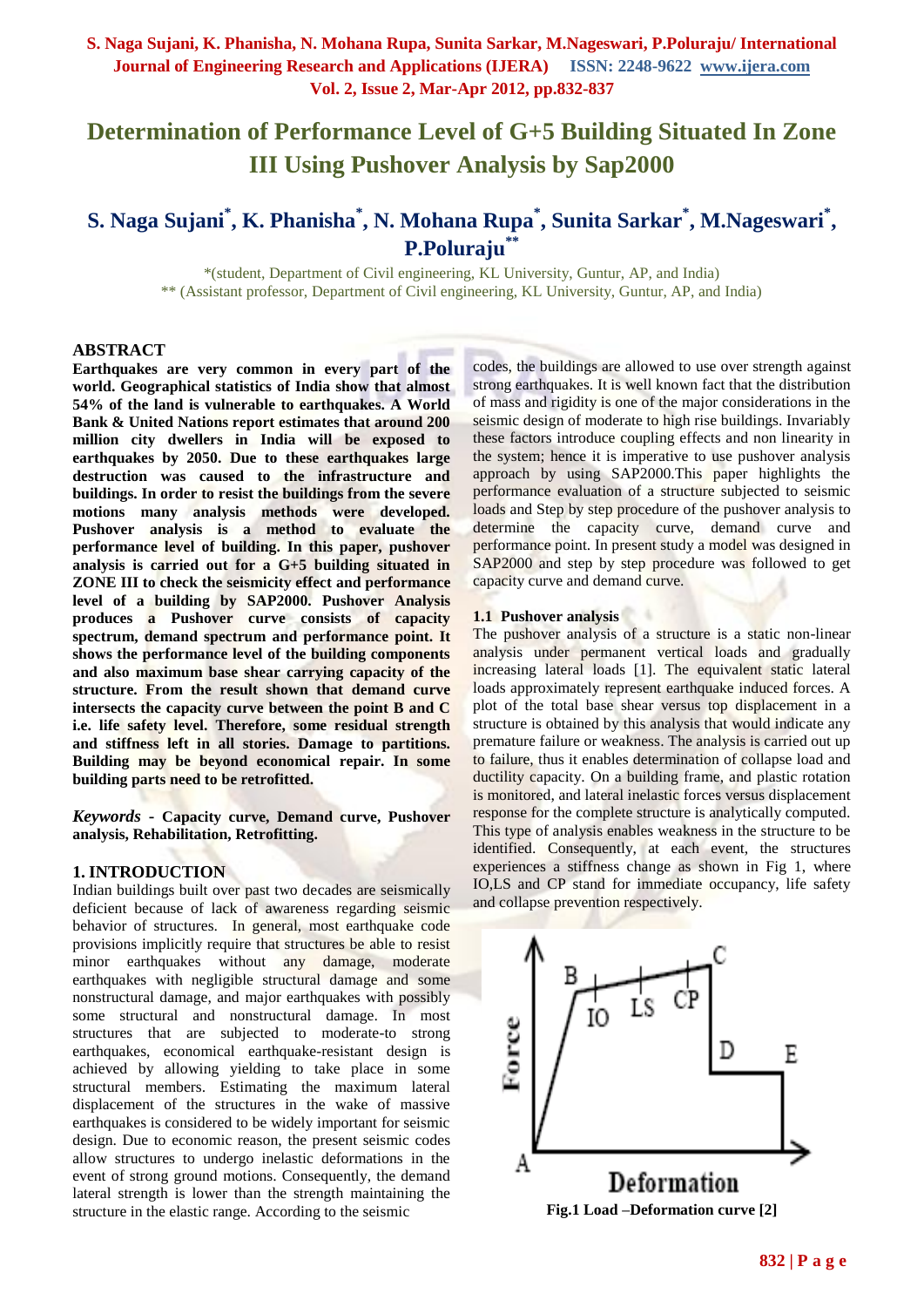## **1.1.1 Capacity**

The overall capacity of a structure depends on the strength and deformation capacities of the individual components of the structure. The mathematical model of the structure is modified to account for reduced resistance of yielding components. A lateral force distribution is again applied until predetermined limit is reached. Pushover capacity curves approximate how structure behaves after exceeding the elastic limits.

#### **1.1.2 Demand**

Ground motions during an earthquake produce complex horizontal displacement patterns in structure that may vary with time. For nonlinear method it is easier and more direct to use a set of lateral displacement as a design condition for a given structure and ground motion, the displacement is an estimate of the maximum expected response of the building during ground motion.

## **1.1.3 Performance level**

The main output of a pushover analysis is in terms of response demand versus capacity. If the demand curve intersects the capacity [3] envelope near the elastic range (Fig 2), then the structure has a good resistance. If the demand curve intersects the capacity curve with little reserve of strength and deformation capacity, Figure 1b, then it can be concluded that the structure will behave poorly during the imposed seismic excitation and need to be retrofitted to avoid future major damage or collapse.



**Fig .2 Typical seismic Demand vs. Capacity (a) Safe design (b) Unsafe design [4]**

## **2. DESCRIPTION OF THE STRUCTURE**

The structure that is considered represents the medium rise reinforced concrete framed building. This structure is designed according to IS 456-2000 for reinforced concrete and IS 1893-2002 for earthquake forces. The structure is located in medium seismicity region (ZONE III) in Vijayawada. The number of stories is "G+5". Material properties are assumed to be M20 grade concrete for compressive strength of concrete and Fe415 for yield strength of the longitudinal and transverse reinforcement, the other details of structure are shown in the following table1and 2.

|  | <b>Table1: Dimensions of members</b> |  |  |
|--|--------------------------------------|--|--|
|--|--------------------------------------|--|--|

| Beams            | Columns(mm)     | Slab     |                             |      |
|------------------|-----------------|----------|-----------------------------|------|
| (mm)             | C1              |          | C <sub>3</sub>              | (mm) |
| $300 \times 400$ | 450<br>X<br>300 | 450 x230 | 230<br>X<br>$\frac{1}{450}$ | 135  |

| No of storey | Storey height $(m)$ |
|--------------|---------------------|
| Ground floor | 3.5                 |
| First floor  | 3                   |
| Second floor | 3                   |
| Third floor  |                     |
| Fourth floor | 3                   |
| Fifth floor  |                     |

**Table2: Storey heights**



## **3. MODELLING APPROACH IN SAP2000**

The general finite element package SAP 2000[5] has been used for the analyses. A three dimensional model of each structure has been created to undertake the non linear analysis. Beams and columns are modeled as nonlinear frame elements with lumped plasticity at the start and the end of each element. Load patterns are defined. At grid (0, 0) centre of masses and lateral loads are applied for every floor. SAP 2000 provides default-hinge properties and recommends P-M-M hinges for columns and M3 hinges for beams as described in FEMA-356.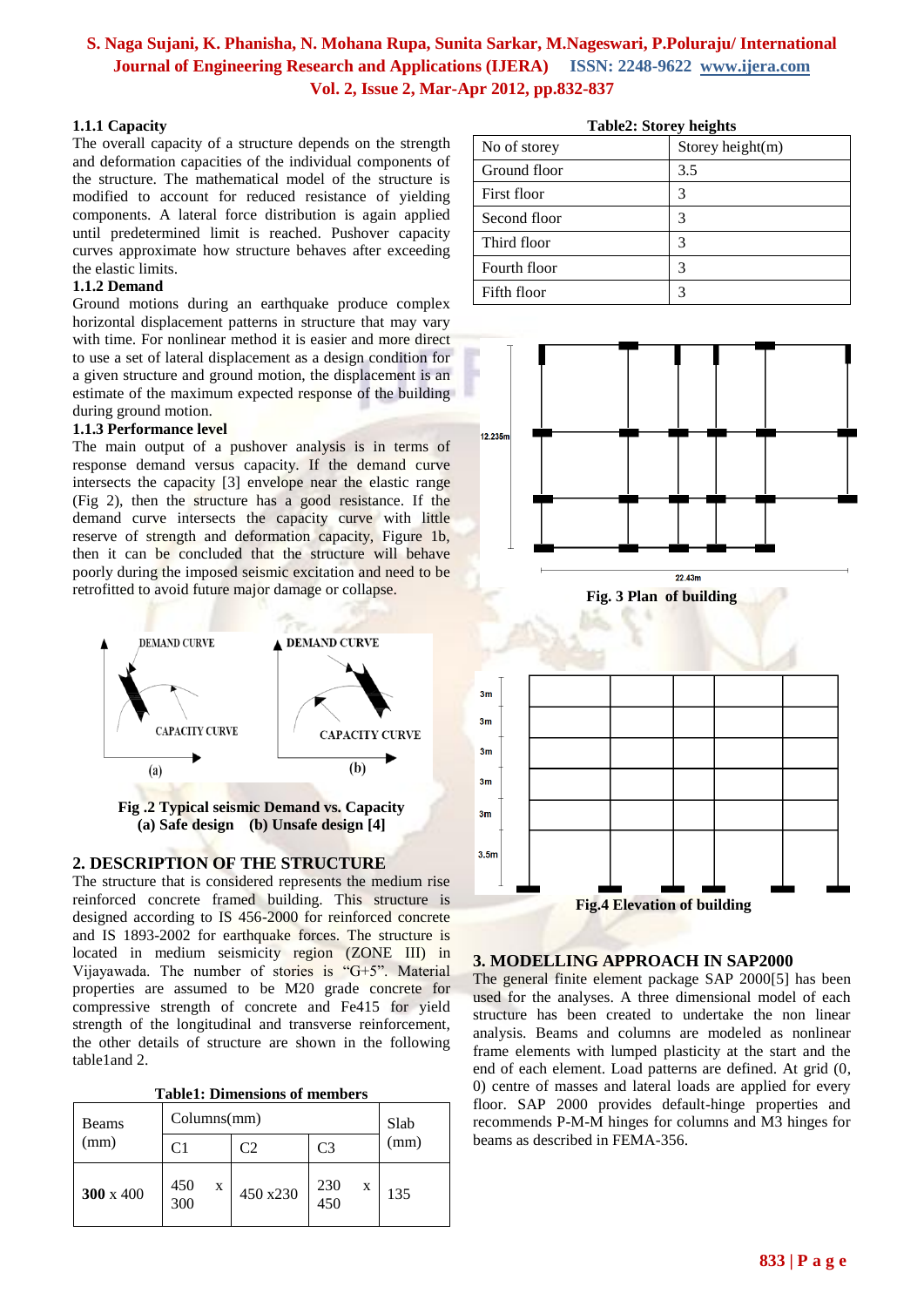i.



#### **Fig.5 model in sap2000**

Define Function





## **4. CALCULATION OF CENTRE OF MASS**

Centre of masses are applied at grid  $(X, Y: 0, 0)$  and these are obtain from the response spectrum analysis in SAP2000.the value of centre of mass at each floor is shown in the fallowing table3.

| Table 3 : Mass distribution at each floor for ZONEIII |  |
|-------------------------------------------------------|--|
|-------------------------------------------------------|--|

| Storey height (m) | $Mass(KN-s^2/m)$ |
|-------------------|------------------|
| 18.5              | 154.42           |
| 15.5              | 164.62           |
| 12.5              | 164.62           |
| 9.5               | 164.62           |
| 6.5               | 164.62           |
| 3.5               | 166.51           |

#### **5. CALCULATION OF DESIGN SEISMIC FORCE BY STATIC ANALYSIS METHOD [6]**

For seismic zone III, the zone factor is 0.16 (Table 2 of IS : 1893). Being an office building the importance factor I is 1.0 (Table 6 of IS : 1893). Building is required to be provided with moment resisting frames detailed as per IS: 13920-1993. Hence, the response reduction factor, *R*, is 5. (Table 7 of IS: 1893 Part 1). [7] The design seismic forces at each floor are shown in the following table 4.

| Stor<br>ey     | $W_i$<br>(KN) | $h_i$<br>(m) | $W_i h_i^2$ | $W_i h_i^2/$<br>$\sum W_i h_i^2$ | Lateral force          |           |
|----------------|---------------|--------------|-------------|----------------------------------|------------------------|-----------|
| level          |               |              |             |                                  | X                      | Y         |
| 6              | 4600          | 18.<br>5     | 1574350     | 0.327                            | 451.<br>2              | 451.<br>2 |
| 5              | 5980          | 15.<br>5     | 1436695     | 0.298                            | 411.<br>$\overline{2}$ | 411.<br>2 |
| $\overline{4}$ | 5980          | 12.<br>5     | 934375      | 0.194                            | 267.<br>7              | 267.<br>7 |
| 3              | 5980          | 9.5          | 539695      | 0.112                            | 154.<br>5              | 154.<br>5 |
| $\overline{2}$ | 5980          | 6.5          | 252655      | 0.0525                           | 72.4                   | 72.4      |
| $\mathbf{1}$   | 5980          | 3.5          | 73255       | 0.015                            | 20.7                   | 20.7      |

#### **Table 4: Lateral load distribution with height**

## **6. EFFECT OF PLASTIC HINGES**

In nonlinear frame behavior, frame hinges must be used. The nonlinear material behavior [8] is only used to develop the moment rotation or other response curves for the hinges. Hinges have a rigid plastic behavior placing these hinges in a model composed of framed elements should not alter elastic stiffness of the model. The effective strength of the hinges is used for deformation controlled actions. Pushover analysis is carried out for either user defined non linear hinge properties or default -hinge properties, available in sap based on the FEMA-356 [9] and ATC-40 guidelines. While such documents provide the hinge properties for several ranges of detailing, programs may implement averaged values. The user needs to be careful; the misuse of defaulthinge properties may lead to unreasonable displacement capacities for existing structures. SAP2000 provides defaulthinge properties and recommends P-M-M hinges for columns and M3 hinges for beams.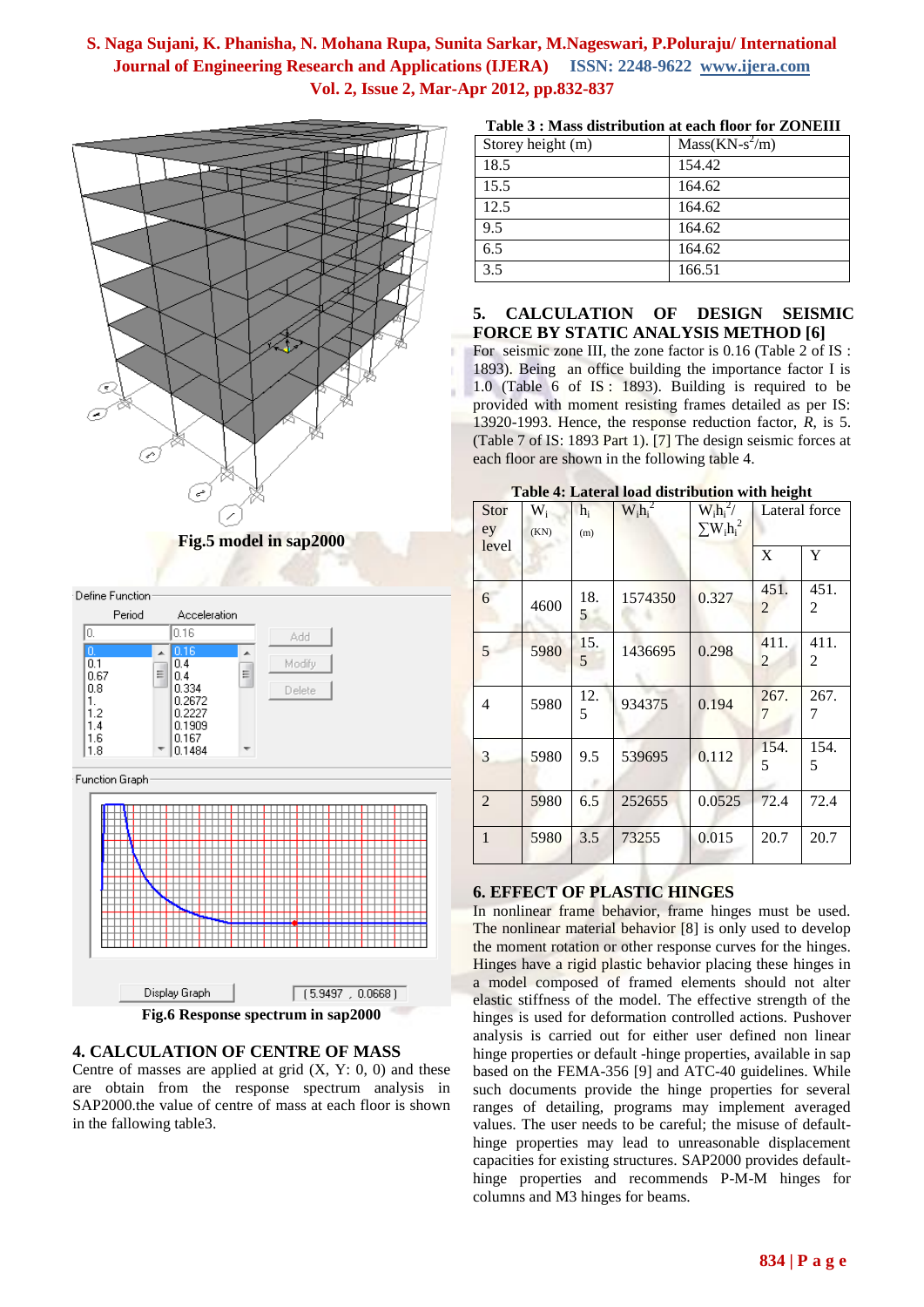| 4                    | 4<br>4<br>4<br>4                                                        | 4<br>4                                        |
|----------------------|-------------------------------------------------------------------------|-----------------------------------------------|
| Å                    | Ċ<br>B<br>ĥ<br>$\begin{array}{c} \n\end{array}$                         | F<br>Ė                                        |
| 248H1(Auto M3)       | 24BH2(Au346MJ)Auto M3) 248H2(\$6Hb(#558MB4(#56BH2)BB58UH(\$)to M3)      | 25842 (Au264M30Auto M3) 264H2 (Auto M3)       |
| 24H2(Auto P-M2-N3)   | 4842(Auto P-K2-K3) 72K2(Auto P-K2-K3) 96H2(Auto P-K2-K3)                | 128H2(Auto P-M2-M3) 144H2(Auto P-M2-M3)       |
| 24HJYAu16 P-M2-MJ)   | 48HJ/Auto P-K2-M3)   72HJ/Auto P-K2-M3)   96HJ/Auto P-K2-M3)            | 128HJ (Auto: P-M2-N3)   144HJ (Auto: P-M2-M3) |
| 239HJ (Auto MJ)      | 239H2(Au265MJ3Auto M3) 245H26KOHJ6H6KOBBNHM6H6H8H9BN5RHJMB0to M3)       | 257H2(Au263M30Auto M3).263H2(Auto M3).        |
| 2JH2(Auto P-N2-N3)   | 4742(Auto P-K2-M3) 7.1H2(Auto P-K2-M3) 75H2(Auto P-K2-M3)               | 119H2 (Auto P-N2-N3) 143H2 (Auto P-N2-N3)     |
| 2JHJ(Auto P-M2-MJ)   | 47HJ(Acto P-K2-K3)   7JHJ(Acto P-K2-K3)   95HJ (Acto P-K2-K3)           | JJPHJ/Auto P-M2-N3)  J43HJ/Auto P-M2-N3)      |
| 238H (Auto MJ)       | 238H2(Au344MJ)Auto N3) 244H2(AHLH) AUTOHAMAN (ALINOMISSAH JIJA) La N3)  | 25442(Au262H30Auto M3) 262H2(Auto M3)         |
| 22H2(Auto P-M2-N3)   | 4642(Auto P-K2-K3) 78H2(Auto P-K2-K3) 94H2(Auto P-K2-K3)                | J18H2(Auto P-M2-M3)   J42H2(Auto P-M2-M3)     |
| 22HJ(Auto P-M2-NJ)   |                                                                         | 18H1(Auto P-M2-N3)   42H1(Auto P-M2-N3)       |
| 237H1(Auto MJ)       | ,237H2(Au26JMJ)Au1o, M3),243H3(Wallk(Malabumph) (Mameringastuma) Lo M3) | 255H2 (Au261N30Au (a. M3), 261H2 (Au 1a M3)   |
| 2 H2 (Auto P-N2-N3)  | 4942(Auto P-12-13) 6912(Auto P-12-13) 9342(Auto P-12-13)                | JJ7H2(Auto P-M2-N3) JAIH2(Auto P-M2-N3)       |
| 2 H J (Auto P-N2-N3) | 45HJ/A, La P-K2-K3) 89HJ/A, La P-K2-K3) 93HJ/A, La P-K2-K3)             | 117H1/Auto P-M2-N3) 141H1/Auto P-M2-N3)       |
| 236H (Auto MJ)       | 236H2(Au342MJ)Au10 M3) 242H26AU1L(AEXHEREN (AEREHRIGEAUDEA) La M3)      | 254 2 (Au260M30Auto M3) 268H2 (Auto M3)       |
| 2BH2(Auto P-M2-NJ)   | 44/2/Auto P-K2-M3) 68/2/Auto P-K2-M3) 92/2/Auto P-K2-M3)                | J16H2(Auto P-M2-N3) J40H2(Auto P-M2-N3)       |
| 20H1/Auto P-M2-M3)   | 4441(Auto P-K2-K3) 68H1(Auto P-K2-K3) 92H1(Auto P-K2-K3)                | 116H1/Auto P-M2-N3) 148H1/Auto P-M2-N3)       |
| 235H1(Auto M3)       | 235H2(Au86H1) Mauto H3) 24 H2(AAH) (AU8040104 (AU80401056526H(A) to M3) | 25342 (Au269M30Auto M3) 269H2 (Auto M3)       |
| 1962 (Auto P-N2-N3)  | 4342(Auto P-K2-K3) 67H2(Auto P-K2-K3) 7 H2(Auto K3)                     | 115H2(Auto P-N2-N3) 139H2(Auto P-N2-N3)       |
| JPHJ/Auto P-M2-NJ)   | 67HI(Auto P-N2-M3) 9 JHJ (Auto M3)<br>43HI/A.I. P-K2-K3)                | 115H1(Auto P-M2-N3) 139H1(Auto P-M2-M3)       |

**Fig.7 Assigning hinges in sap2000**

## **7. RESULTS AND DISCUSSIONS**

 $\langle \cdot \rangle$ 

The resulting pushover curve for G+5 building shown in the fig.7. The curve is initially linear but starts to deviate from linearity as the beams and columns undergo inelastic actions. When the building is pushed well into the inelastic range, the curve become linear again but with a smaller slope. The target displacement is  $750x10^{-3}$ m and the base shear is 2200KN.







#### **7.1. Plastic Hinges Mechanism**

Plastic hinges formation for the building mechanisms have been obtained at different displacement levels. The hinge patterns are plotted at different levels in figures 10 to17. Plastic hinges formation starts with beam ends and base columns of lower stories, then propagates to upper stories and continue with yielding of interior intermediate columns in the upper stories. Building may be beyond economical repair.



**Fig.10 Hinge mechanism in x-z plane at y=0**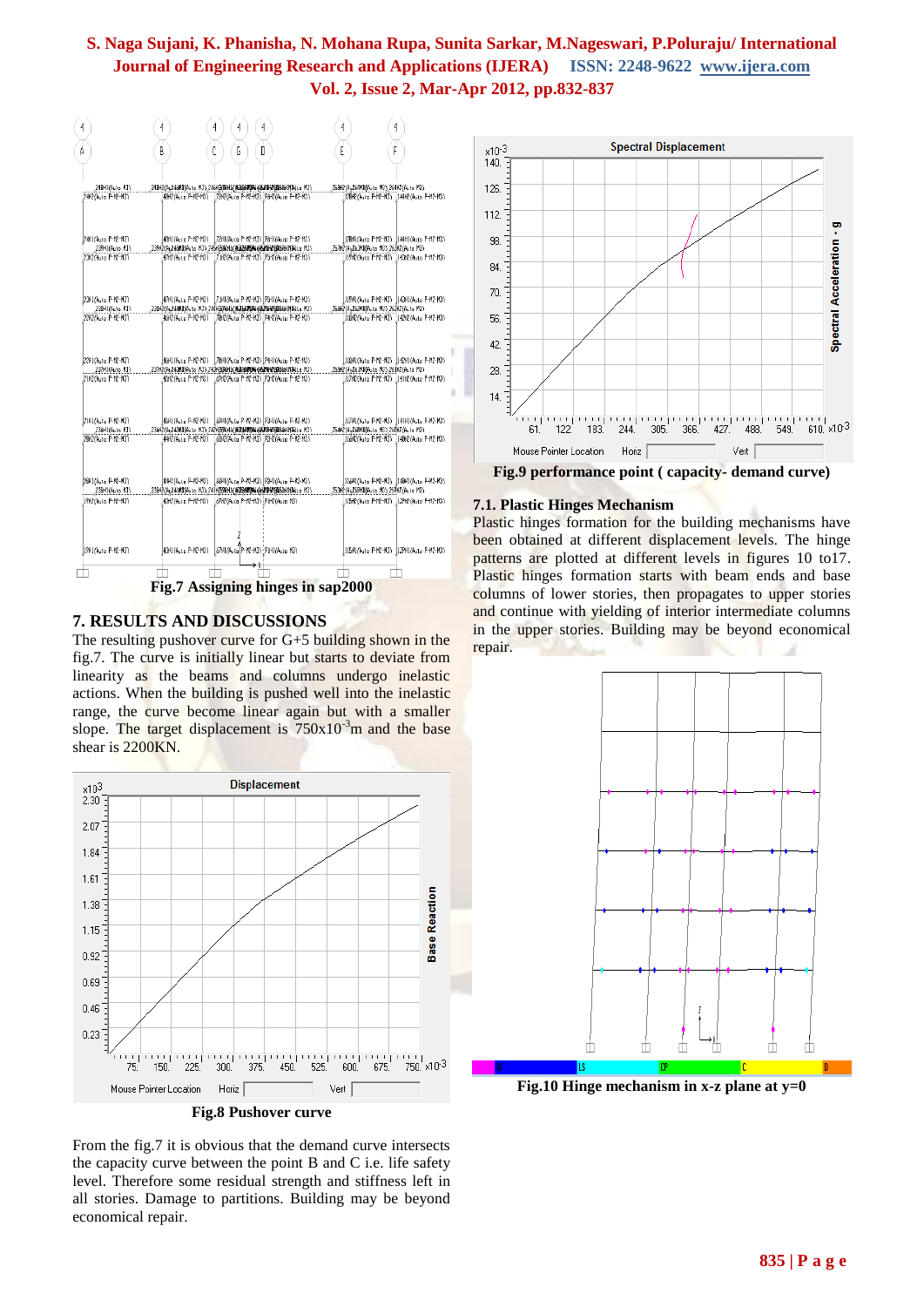







**Fig.15Hinge mechanism in x-z plane at y=-6.575**



**Fig.16Hinge mechanism in x-z plane at y=5.695**